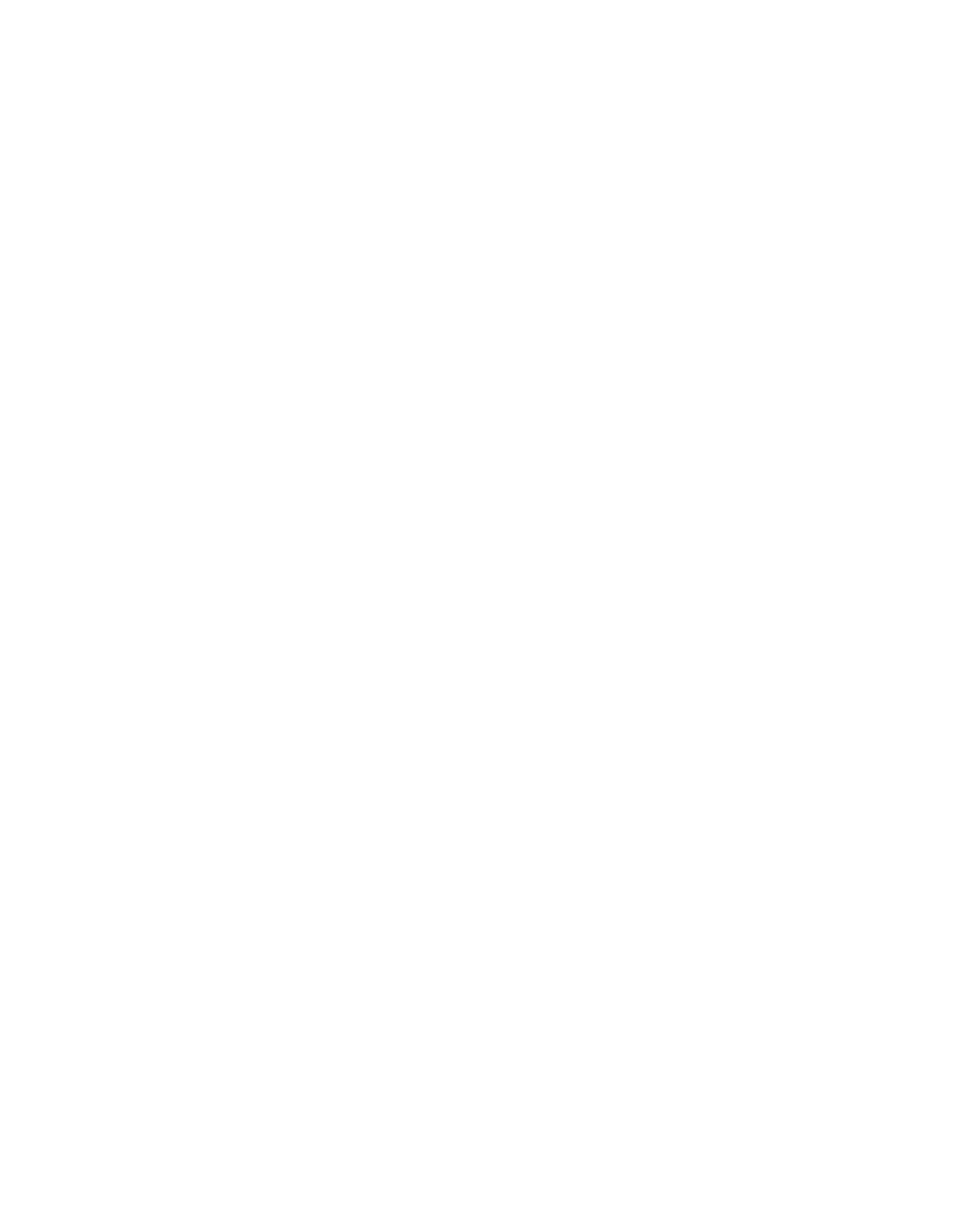

**Fig. (2).** Example of the Research about the Natural Environment of Rivers (RNER) geographic information system (GIS) data. Square polygons represent individual units. Confluence and single-flow units are defined as units adjacent to more than three other units and two other units, respectively. The central white polygon represents open water, and the other small polygons represent classified vegetation patches.

## **Pre-Specified Conditions**

Data sets for river channel networks have a hierarchical construction: flows compose reaches, which link together to form larger stream networks (Lowe *et al.* 2006). Each of these components has unique traits. In addition, when a large-scale data set such as the RNER data set is analysed, the power of statistical analyses is often influenced by variation among data collectors, data sampling dates, and noninvestigated site characteristics (Link 1999; Link & Sauer 2002; Clark *et al.* 2003; Thogmartin *et al.* 2004). Additionally, environmental factors are usually spatially auto-



**Fig. (3).** Conceptual diagram of nested random effect models. The central circle represents the vegetation diversity index (patch number, Shannon *H'*, or Simpson *D'*). The surrounding circle represents fix effects, and the wavy square represents random effects.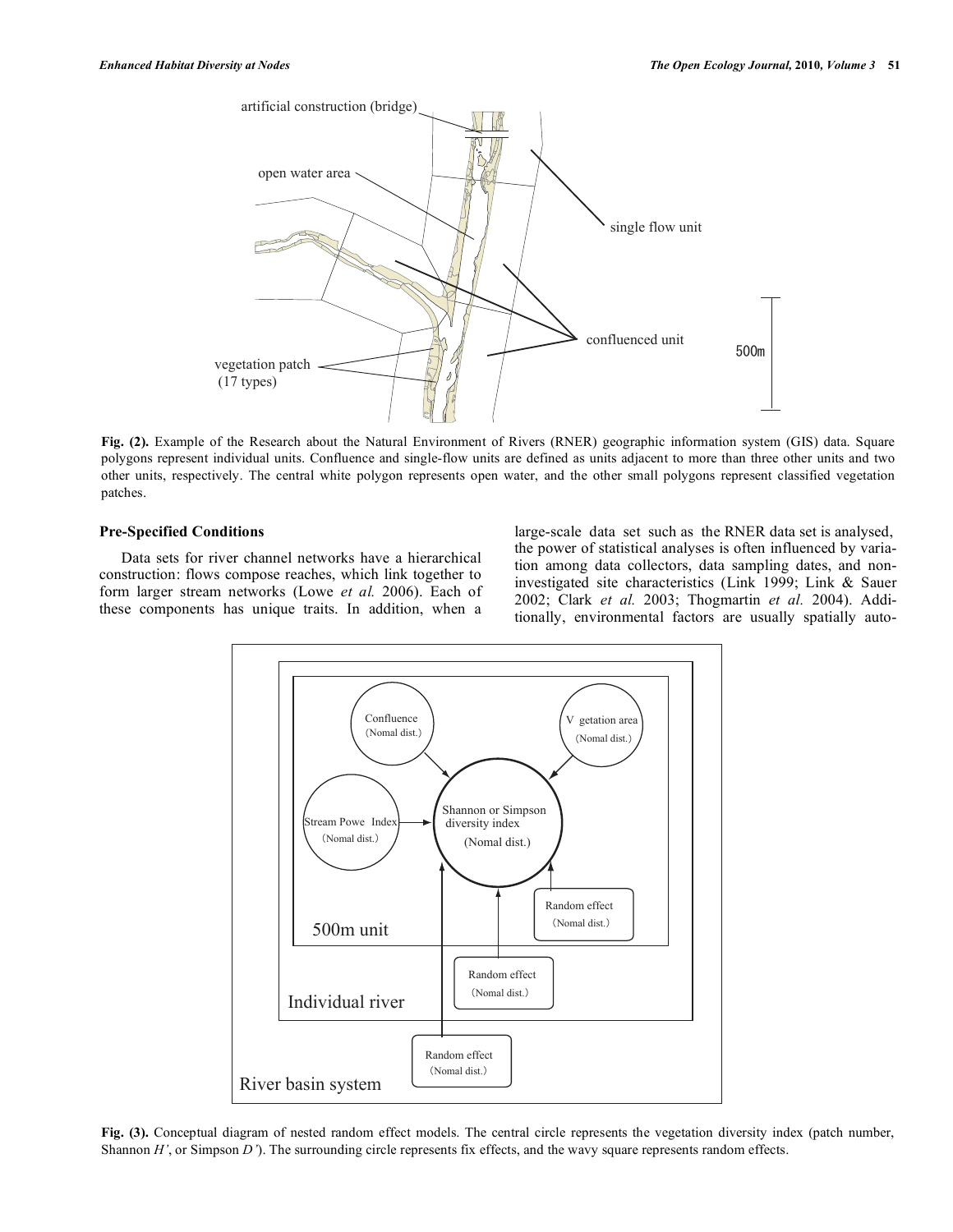correlated (e.g., Keitt *et al.* 2002). To minimise these issues, multiple types of random effects should be incorporated into models (Link & Sauer 2002). The use of random effects is an effective method for data summarisation; i.e., the reduction of many parameters into simple summaries (Link 1999). The top-ranked random effect used in our analysis was river basin systems, which are related to variation in river length, catchment area, landform, and other traits. The secondranked random effect is individual rivers, which are related to the diversity of types and scales of human land use and artificial constructions. The bottom-ranked rank random effect is individual 500-m units, which are related to unobserved micro-environmental factors such as observer error. Our models incorporated a nested structure of these three random effects, which were treated as mean zero normal random variables (Fig. **3**).

### **Model Establishment**

We established hierarchical Bayesian models that included three hierarchical random effects. Shannon *H'* and Simpson *D* were assumed to have normal distributions. Our models can be expressed as:

 $Y_{ijk} \sim \text{Normal}(\alpha_k, V)$ ,

 $a_k$  = Intercept + *conf<sub>k</sub>* + *SPI<sub>k</sub>* + *area<sub>k</sub>* +  $R_i$  +  $R_j$  +  $R_k$ , and

 $V = \text{Variance of each diversity index},$ 

where  $Y_{ijk}$  is Shannon *H'* or Simpson *D'* in a 500-m unit *k* on river *j* of river system *i*. We used the effects of three physical parameters as fixed effects: the presence of a river confluence (*conf*, 1, or 0); stream power index (*SPI*); and total vegetation area (*area*) of a unit. We also incorporated three random effects: river system, individual river, and individual unit  $(R_i, R_j, \text{ and } R_k, \text{ respectively).$ 

A necessary initial consideration in a Bayesian analysis is that prior distributions for each variable are informed (Link & Sauer 2002; Thogmartin *et al.* 2004). Because we had little empirical support for one distribution over another, our model was based on non-informative priors (Link & Sauer 2002; Thogmartin *et al.* 2004). All prior random and fixed effects were designed to have standard normal distributions (Fig. **3**). Although we could not confirmed normality of the two diversity indices in our data set using the Kolmogorov-Smirnov test (Shannon *H'* , p-value < 0.001; Simpson *D'*, pvalue < 0.001), both indices did not have extreme dispersion (The means  $\pm$ SD of *H'* and *D* were 1.09  $\pm$  0.41 and 0.56  $\pm$ 0.19, respectively) and histograms of both indices had one peak around the mean values. Thus, the variance of each prior diversity index distribution (*V*) was also designed to have a standard normal distribution.

### **Fitting the Hierarchical Model**

To fit the hierarchical models, we used WinBUGS (The BUGS Project 2008) and R version 2.4.1 software (R Development Core Team 2008) with the R2WinBUGS package to conduct a Markov Chain Monte Carlo (MCMC) analysis using Gibbs sampling. To use the MCMC results, the Markov Chain must change from the initial values into a stationary distribution. We conducted MCMC sampling for 100,000 counts and discarded the initial 30,000 as burn-in. In addition, to minimise results affected by the initial values,

we conducted an analysis of three sets of initial values during MCMC sampling. We used R to generate randomsampling initial values and evaluated the contribution of fixed effects using a posterior predictive check based on a 95% confidence interval.

### **RESULTS**

The means (±SD) of Shannon *H'* at confluence and single-flow units were  $1.22 \pm 0.32$  and  $1.07 \pm 0.41$ , respectively, and the means of Simpson *D'* at confluence and single-flow units were  $0.62 \pm 0.15$  and  $0.52 \pm 0.20$ , respectively. The mean values of SPI at confluence and single-flow units were  $931.57 \pm 808.00$  and  $631.11 \pm 705.49$ , respectively. The mean areas of vegetation in confluence and single-flow units were  $103,106.8 \pm 53,742.2 \text{ m}^2$  and 90,994.7  $\pm 62,312.0$  m<sup>2</sup>, respectively.

Our hierarchical Bayesian-model analysis revealed that all fixed effects had significant positive effects on Shannon *H'* (the 95% confidence interval did not include 0; Table **2**). Simpson *D'* was positively affected by the presence of a confluence and area of vegetation but was not significantly affected by SPI (the 95% confidence interval included 0 for SPI; Table **3**).

| Parameter                                                | Mean                                      | S.D |                       | <b>Values for the Following Percentiles</b> |                       |
|----------------------------------------------------------|-------------------------------------------|-----|-----------------------|---------------------------------------------|-----------------------|
|                                                          |                                           |     | 2.5%                  | 50%                                         | 97.5%                 |
| Confluence                                               | $7.59\times10^{-2}$ $2.50\times10^{-2}$   |     | $2.65 \times 10^{-2}$ | $7.61\times10^{-2}$                         | $1.25 \times 10^{-1}$ |
| <b>SPI</b>                                               | $4.10\times10^{-5}$ 1.39×10 <sup>-5</sup> |     | $1.38\times10^{-5}$   | $4.10\times10^{-5}$                         | $6.83\times10^{-5}$   |
| Vegetation area $1.27\times10^{-6}$ 2.96 $\times10^{-7}$ |                                           |     | $6.82\times10^{-7}$   | $1.27\times10^{-6}$                         | $1.84\times10^{-6}$   |
| Deviance                                                 | $-4.12\times10^{2}$ 4.83×10 <sup>2</sup>  |     | $1.53\times10^{3}$    | $-3.37\times10^{2}$                         | $3.04 \times 10^{2}$  |
| Intercept                                                | $2.24\times10^{0}$ 3.54×10 <sup>0</sup>   |     | $4.24 \times 10^{-1}$ | $6.37\times10^{-1}$                         | $1.36 \times 10^{1}$  |

**Table 2. Quantiles (2.5%, 50%, and 97.5%) of Posterior Distributions of Shannon Diversity Index (***H***')**

**Table 3. Quantiles (2.5%, 50%, and 97.5%) of Posterior Distributions of Simpson Diversity Index (***D***)**

| Parameter                                                | Mean                                     | S.D                                      | Values for the following percentiles |                       |                       |
|----------------------------------------------------------|------------------------------------------|------------------------------------------|--------------------------------------|-----------------------|-----------------------|
|                                                          |                                          |                                          | 2.5%                                 | 50%                   | 97.5%                 |
| Confluence                                               | $3.33\times10^{-2}$ 1.27 $\times10^{-2}$ |                                          | $8.20\times10^{-3}$                  | $3.33 \times 10^{-2}$ | $5.85 \times 10^{-2}$ |
| <b>SPI</b>                                               |                                          | $1.32\times10^{-5}$ 7.05 $\times10^{-6}$ | $-6.62\times10^{-7}$                 | $1.32\times10^{-5}$   | $2.71 \times 10^{-5}$ |
| Vegetation area $3.97\times10^{-7}$ 1.53 $\times10^{-7}$ |                                          |                                          | $9.59\times10^{-8}$                  | $3.98 \times 10^{-7}$ | $6.94 \times 10^{-7}$ |
| Deviance                                                 | $-2.38\times10^{3}$ 2.58 $\times10^{2}$  |                                          | $-2.93\times10^{3}$                  | $-2.36\times10^{3}$   | $-1.94\times10^{3}$   |
| Intercept                                                |                                          | $1.15\times10^{0}$ $1.06\times10^{1}$    | $2.55 \times 10^{-1}$                | $8.82\times10^{0}$    | $3.18 \times 10^{1}$  |

### **DISCUSSION**

Our finding that confluence sites exhibited high vegetation-patch diversity in rivers in Hyogo Prefecture is the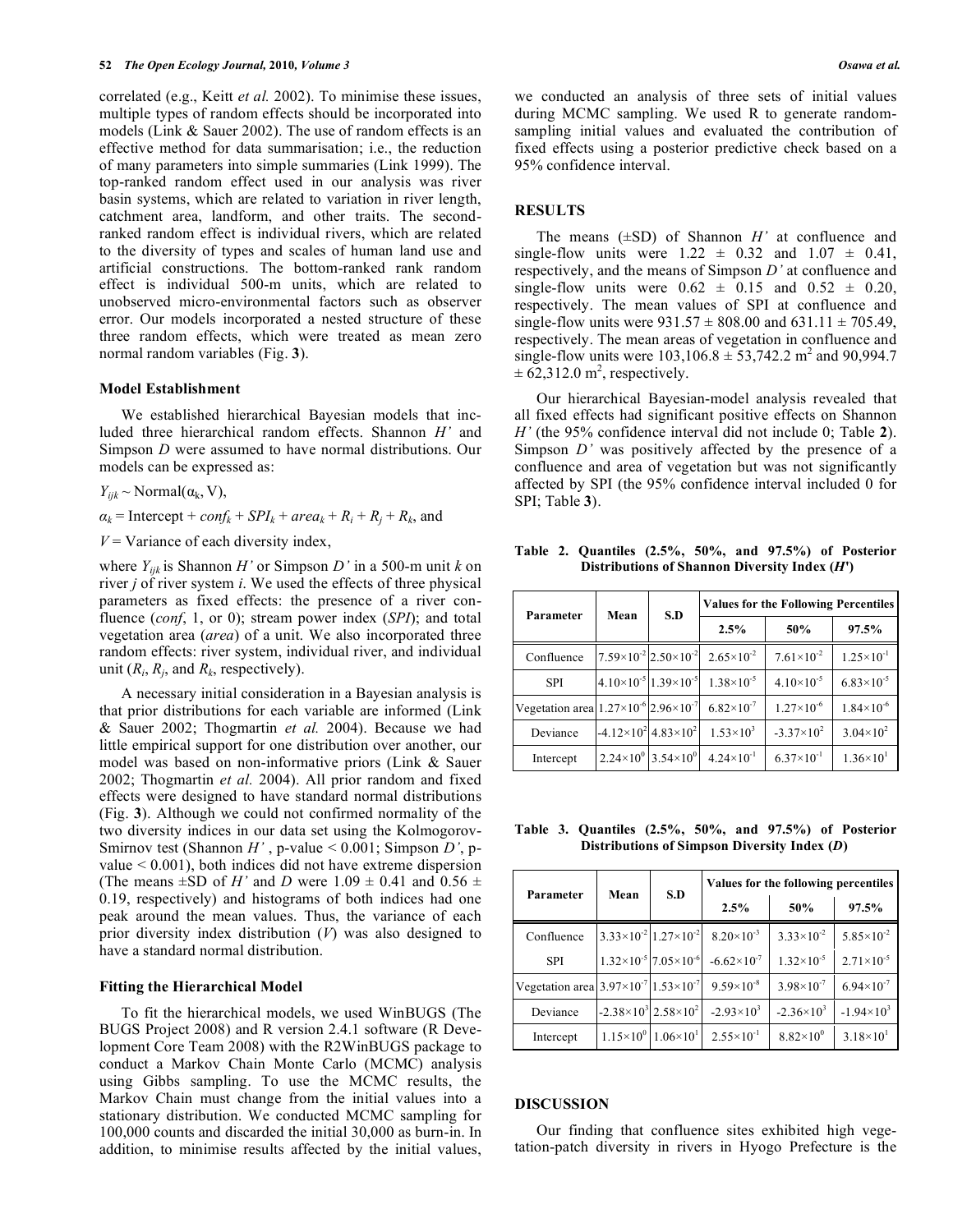first empirical support of the existence of confluence effects related to biological habitat diversity within riparian areas. Both the Shannon and Simpson diversity indices for vegetation patches were higher for confluence units than for singleflow units. Even though our results revealed a diversity pattern for roughly classified vegetation types, this type of pattern still provides a useful basis for investigating and understanding the process by which habitat diversity is maintained in riparian ecosystems.

Channel disturbances are amplified at confluences because these locations are points that accumulate water, sediments, and woody debris (Benda *et al.* 2004a; Benda *et al.* 2004b; Rice *et al.* 2006; Rice *et al.* 2008). Water movement can strongly affect the distribution of vegetation types throughout floodplains, as such forces alter the physical structure and stability of the habitat through erosion and sedimentation (Salo *et al.* 1986). Debris flows and sediment deposits result in topographic heterogeneity around river confluences (Benda *et al.* 2004b). Together with our results, these findings suggest that habitat diversity increases around river confluences because these areas have unique hydrodynamic features and subsequently amplify disturbance regimes. High habitat diversity generally corresponds to high diversity in plant species (Wagner *et al.* 2000). In fact, we found that plant species diversity was enhanced by the flooding-induced creation of bare ground around confluences of the river system in this study (Osawa *et al.* 2010). In turn, high plant diversity provides diverse habitats and food sources for animals (Oian & Ricklefs 2008). Thus, the highly diverse vegetation patches around river con-fluences may harbour many plant and animal species in river ecosystems. Future research should examine the detailed processes by which debris and sediment deposition and flooding disturbances enhance the establishment of diverse vegetation types and plant species.

In our analyses, we successfully regulated the effects of SPI and vegetation area in the models, and both factors affected vegetation diversity. For example, SPI positively affected the Shannon diversity index. SPI is conventionally used as an index of the erosive power of flowing water (Wilson & Gallant 2000) and can be used as a representation of disturbance intensity. Relatively strong disturbances likely occurred in high SPI areas, forming various types of vegetation patches, which points to the importance of disturbance for habitat diversity. Vegetation area positively affected both the Shannon and Simpson indices. The RNER program was conducted throughout alluvial (from mid to downstream) river areas that were surrounded by mainly urban and/or agricultural areas (Hyogo Prefecture 2007). One possible explanation for the positive relationship between diversity indices and vegetation area is that smaller vegetation areas are indicative of the intensification of artificial habitat alterations.

To the best of our knowledge, our study is the first to demonstrate that river confluences may generate habitat diversity for plants in riparian areas, although the results should be interpreted with a little caution because of the failure of our data to meet some assumptions concerning normality of the diversity indices in the analyses. A linear perspective on river networks (i.e., the river continuum concept; Vannote *et al.* 1980) has dominated much of river ecology over the last 20 years (Fisher 1997), despite the recognition that river networks are branched with tributaries that interrupt gradual downstream changes in channel and valley morphology (Benda *et al.* 2004a). Recently, the network dynamics hypothesis has articulated the relationships among key attributes of river networks and the patchy heterogeneity of the fluvial process and form (Benda *et al.* 2004a; Benda *et al.* 2004b). Our results present empirical evidence of this more recent discontinuum perspective in river ecology, in which river confluences are considered key elements within a dendritic river network. Future research should examine confluence effects in a diversity of freshwater riverine systems (e.g. Fernandes *et al.* 2004), with particular focus on the fact that confluences vary in geomorphic features, such as shape and scale, within and among watersheds. Such variation in geomorphic features may produce different confluence effects on biodiversity (Benda *et al.* 2004b).

## **ACKOWLEDGEMENTS**

We would like to thank the staff at the Ecology Division of the Museum of Nature and Human Activities Hyogo for their valuable support, and the staff at the Laboratory of River Environment LLP for supplying the Research about the Natural Environment of Rivers data set. We also thank Dr. M. Akasaka for commenting on an early version of this manuscript.

# **Appendix**

**Appendix 1. List of Communities that Belong to each Vegetation Type in the RNER Data Set. All Scientific Names are Referred to YList**,**(http://bean.bio.chiba-u.jp/bgplants/ylist\_main.html)**

| <b>Vegetation type</b>                        | <b>Community name</b>               |
|-----------------------------------------------|-------------------------------------|
| Miscanthus sacchariflorus dominant vegetation | Miscanthus sacchariflorus community |
| Phragmites communis dominant vegetation       | Phragmites australis community      |
| Phragmites japonica dominant vegetation       | Phragmites japonica community       |
| Salix gracilistyla dominant vegetation        | Salix gracilistyla community        |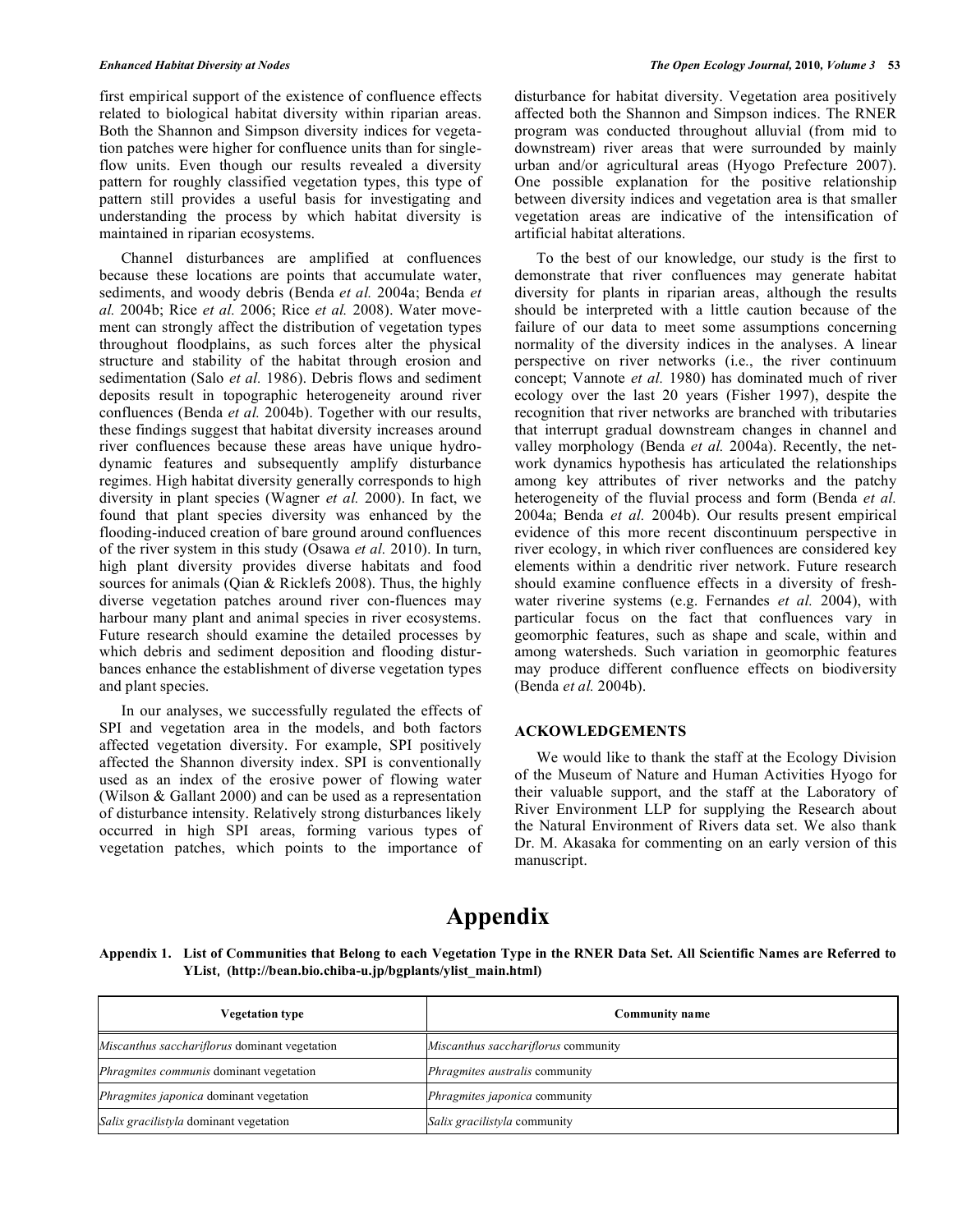| <b>Vegetation type</b>                         | <b>Community name</b>                                  |
|------------------------------------------------|--------------------------------------------------------|
|                                                | Nymphoides peltata community                           |
|                                                | Nymphoides indica community                            |
|                                                | Potamogeton wrightii community                         |
|                                                | Trapa japonica community                               |
|                                                | Nuphar subintegerrima community                        |
|                                                | Potamogeton octandrus community                        |
|                                                | Potamogeton crispus community                          |
|                                                | Hydrilla verticillata community                        |
|                                                | Vallisneria natans community                           |
| Floating-leaved and submerged plant vegetation | Potamogeton maackianus community                       |
|                                                | Ranunculus nipponicus community                        |
|                                                | Myriophyllum spicatum community                        |
|                                                | Potamogeton oxyphyllus community                       |
|                                                | Spirodela polyrhiza and Lemna aoukikusa community      |
|                                                | Egeria densa and Elodea nuttallii community            |
|                                                | Myriophyllum aquaticum community                       |
|                                                | Pistia stratiotes community                            |
|                                                | Eichhornia crassipes community                         |
|                                                | Azolla spp.(exotic) community                          |
|                                                | Phacelurus latifolius community                        |
|                                                | Aster tripolium community                              |
|                                                | Carex scabrifolia community                            |
| Halophytic plant vegetation                    | Limonium tetragonum community                          |
|                                                | Suaeda australis and Atriplex gmelinii community       |
|                                                | Artemisia fukudo community                             |
|                                                | Carex pumila community                                 |
|                                                | Carex kobomugi and Wedelia prostrata community         |
| Sand dune vegetation                           | Scutellaria strigillosa community                      |
|                                                | Calystegia soldanella and Lathyrus japonicus community |
|                                                | Vitex rotundifolia community                           |
|                                                | Hosta montana community                                |
|                                                | Carex blepharicarpa and Osmunda lancea community       |
|                                                | Acorus gramineus community                             |
| Vegetation beside mountain stream              | Carex curvicollis and Sedum subtile community          |
|                                                | Carex teinogyna community                              |
|                                                | Carex persistens community                             |
|                                                | Carex forficula community                              |
|                                                | Carex heterolepis community                            |
| Riparian forest vegetation                     | Ulmus parvifolia community                             |
|                                                | Celtis sinensis and Aphananthe aspera community        |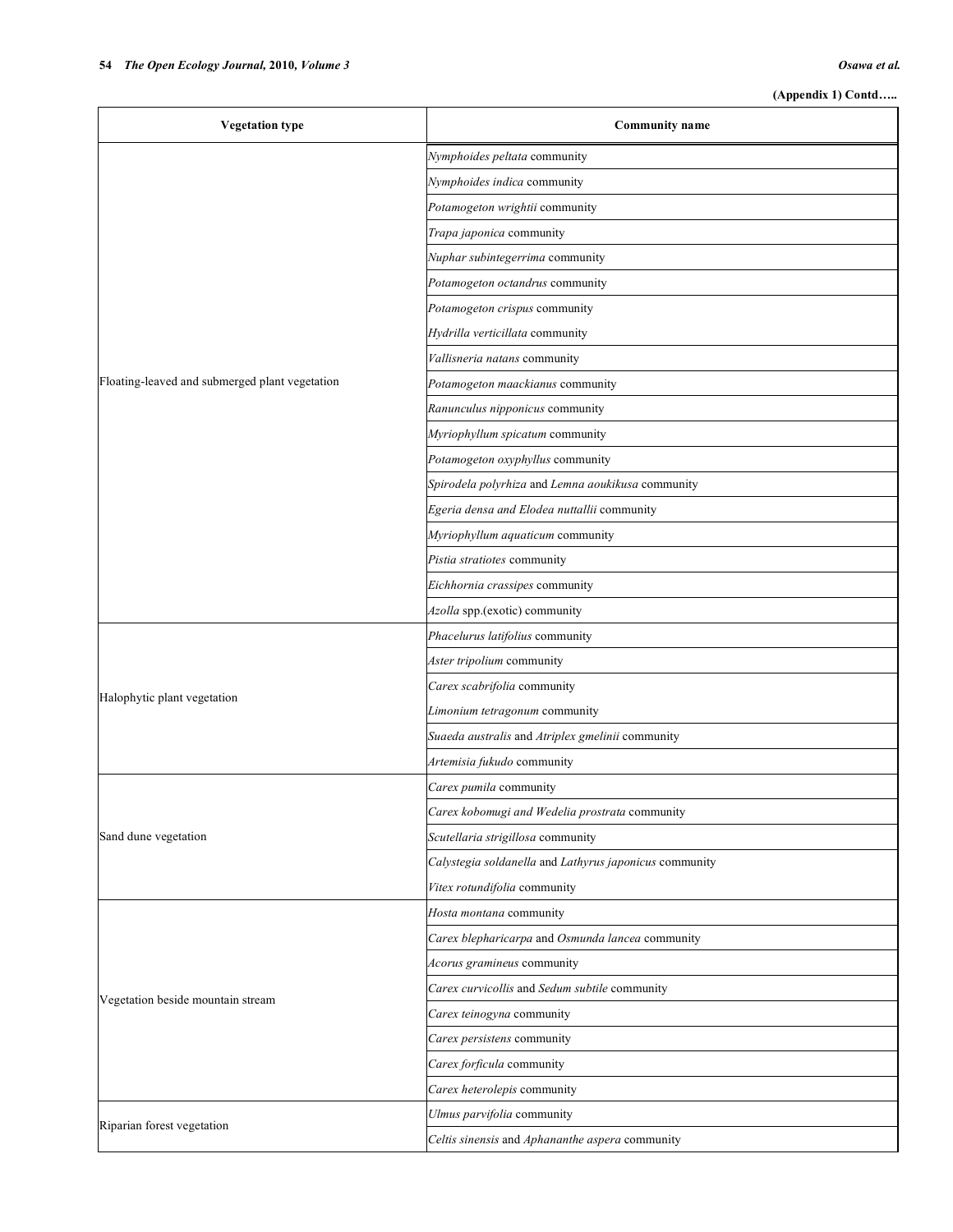٦

## **(Appendix 1) Contd…..**

| <b>Vegetation type</b>                            | <b>Community name</b>                                         |  |  |
|---------------------------------------------------|---------------------------------------------------------------|--|--|
|                                                   | Juglans mandshurica community                                 |  |  |
|                                                   | Melia azedarach community                                     |  |  |
| Riparian forest vegetation                        | Zelkova serrata and Acer palmatum community                   |  |  |
|                                                   | Euptelea polyandra community                                  |  |  |
|                                                   | Alnus japonica community                                      |  |  |
|                                                   | Salix chaenomeloides and Salix eriocarpa community            |  |  |
|                                                   | Salix pierotii community                                      |  |  |
| Salix species dominant vegetation                 | Salix udensis community                                       |  |  |
|                                                   | Salix miyabeana community                                     |  |  |
|                                                   | Salix jessoensis community                                    |  |  |
|                                                   | Salix triandra community                                      |  |  |
|                                                   | Lindernia procumbens community                                |  |  |
|                                                   | Persicaria lapathifolia and Panicum dichotomiflorum community |  |  |
|                                                   | Microstegium vimineum community                               |  |  |
| Annual plant vegetation just beside river channel | Persicaria thunbergii community                               |  |  |
|                                                   | Persicaria hydropiper community                               |  |  |
|                                                   | Xanthium occidentale and Chenopodium ficifolium community     |  |  |
|                                                   | Bidens pilosa community                                       |  |  |
|                                                   | Leersia japonica community                                    |  |  |
|                                                   | Carex thunbergii and Isachne globosa community                |  |  |
|                                                   | Leersia oryzoides community                                   |  |  |
|                                                   | Eleocharis mamillata community                                |  |  |
|                                                   | Carex dispalata community                                     |  |  |
|                                                   | Typha latifolia and Typha domingensis community               |  |  |
|                                                   | Ischaemum aristatum community                                 |  |  |
|                                                   | Phalaris arundinacea and Oenanthe javanica community          |  |  |
|                                                   | Eleocharis kuroguwai community                                |  |  |
|                                                   | Leersia sayanuka community                                    |  |  |
| Low-moor vegetation                               | Schoenoplectus triqueter community                            |  |  |
|                                                   | Coix lacryma-jobi community                                   |  |  |
|                                                   | Acorus calamus community                                      |  |  |
|                                                   | Lycopus lucidus community                                     |  |  |
|                                                   | Persicaria japonica community                                 |  |  |
|                                                   | Penthorum chinense community                                  |  |  |
|                                                   | Sparganium japonicum community                                |  |  |
|                                                   | Schoenoplectus tabernaemontani community                      |  |  |
|                                                   | Zizania latifolia and Bolboschoenus fluviatilis community     |  |  |
|                                                   | Sparganium erectum community                                  |  |  |
|                                                   | Lythrum anceps community                                      |  |  |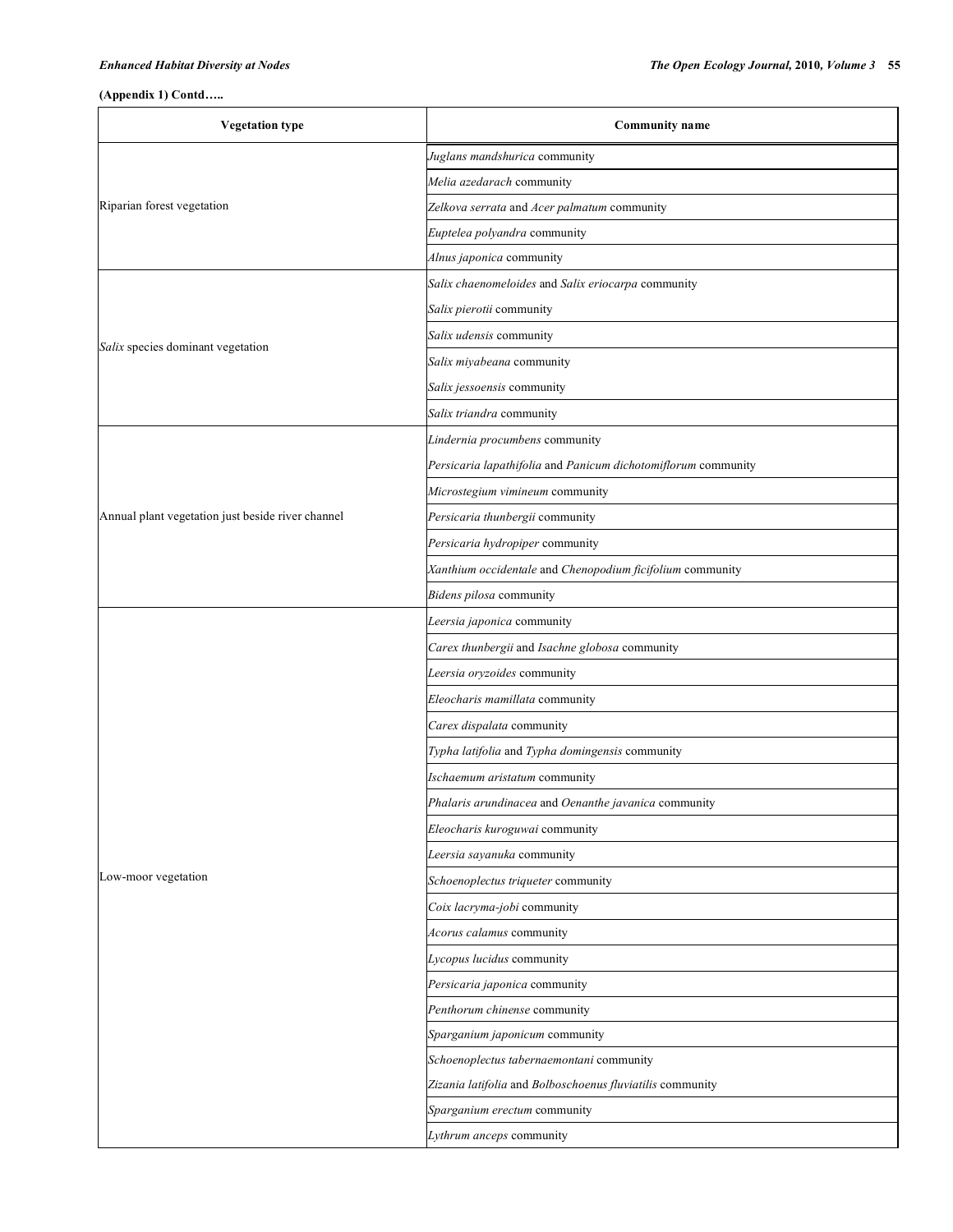| <b>Vegetation type</b>                | <b>Community name</b>                                        |
|---------------------------------------|--------------------------------------------------------------|
|                                       | Nasturtium officinale community                              |
|                                       | Paspalum distichum community                                 |
|                                       | Iris pseudacorus community                                   |
|                                       | Alternanthera philoxeroides community                        |
|                                       | Gymnocoronis spilanthoides community                         |
|                                       | Cyperus eragrostis community                                 |
| Low-moor vegetation                   | Stachys aspera community                                     |
|                                       | Humulus scandens and Lactuca indica community                |
|                                       | Matteuccia struthiopteris community                          |
|                                       | Phragmites vallatoria community                              |
|                                       | Sambucus chinensis community                                 |
|                                       | Arundo donax community                                       |
|                                       | Anaphalis margaritacea community                             |
| Rudaceous grassland                   | Potentilla chinensis community                               |
|                                       | Artemisia capillaris community                               |
|                                       | Fallopia japonica community                                  |
|                                       | Boehmeria nivea community                                    |
|                                       | Rumex japonicus community                                    |
|                                       | Miscanthus sinensis community                                |
|                                       | Imperata cylindrica and Erigeron annuus community            |
|                                       | Glycine max community                                        |
|                                       | Arundinella hirta community                                  |
|                                       | Heracleum sphondylium community                              |
|                                       | Digitaria ciliaris community                                 |
|                                       | Cayratia japonica community                                  |
|                                       | Boehmeria japonica community                                 |
|                                       | Artemisia indica community                                   |
| Grassland vegetation on flood channel | Sicyos angulatus community                                   |
|                                       | Verbena brasiliensis community                               |
|                                       | Conyza sumatrensis community                                 |
|                                       | Artemisia indica community                                   |
|                                       | Coreopsis lanceolata community                               |
|                                       | Ambrosia trifida community                                   |
|                                       | Festuca arundinacea community                                |
|                                       | Helianthus tuberosus community                               |
|                                       | Eragrostis curvula community<br>Paspalum dilatatum community |
|                                       | Fagopyrum dibotrys community                                 |
|                                       | Solidago altissima community                                 |
|                                       | Sorghum halepense community                                  |
|                                       | Lolium multiflorum community                                 |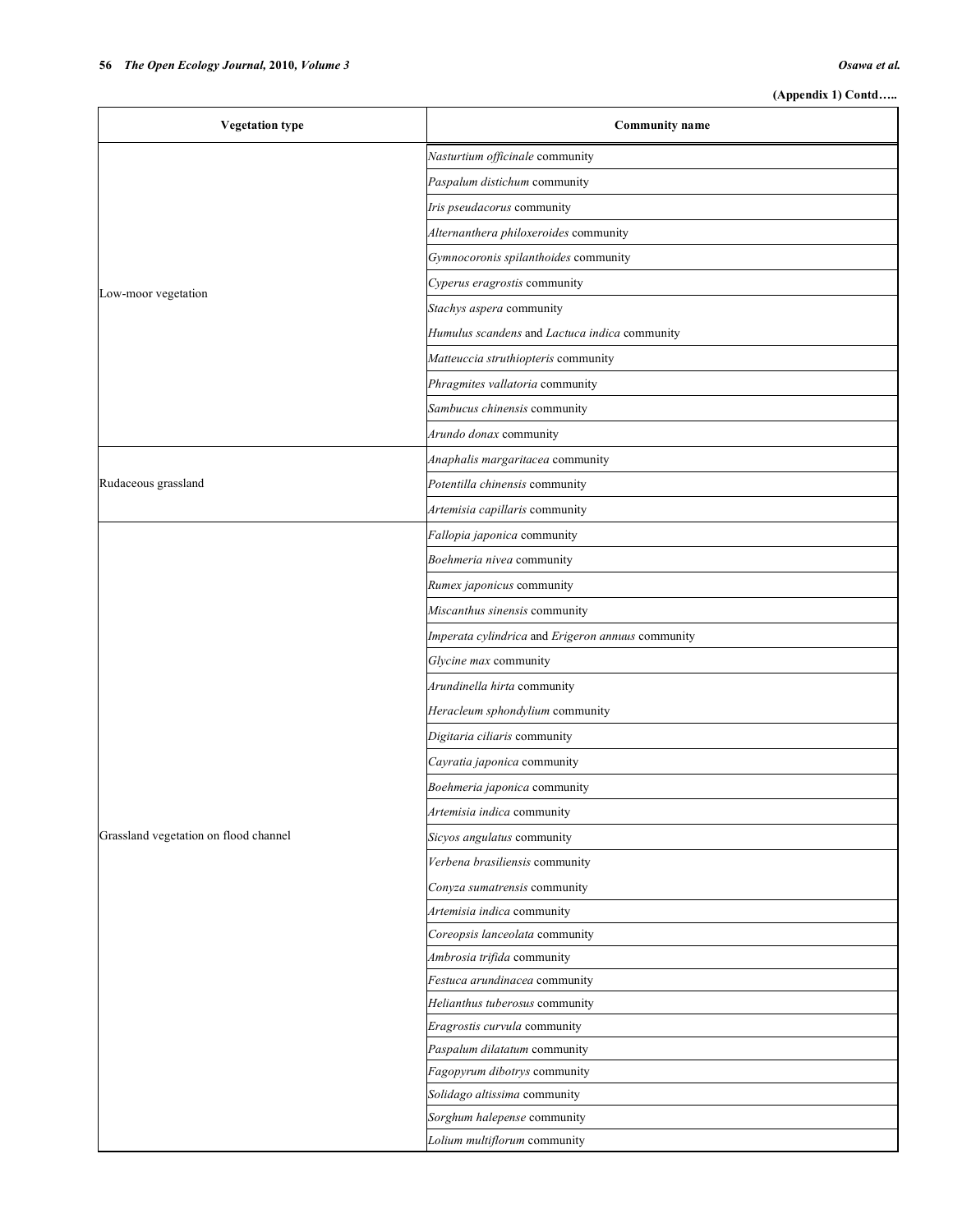### *Enhanced Habitat Diversity at Nodes The Open Ecology Journal,* **2010***, Volume 3* **57**

#### **(Appendix 1) Contd…..**

| <b>Vegetation type</b>                | <b>Community name</b>                                               |  |
|---------------------------------------|---------------------------------------------------------------------|--|
|                                       | Crassocephalum crepidioides community                               |  |
| Grassland vegetation on flood channel | Ipomoea triloba community                                           |  |
|                                       | Andropogon virginicus community                                     |  |
|                                       | Deutzia crenata community                                           |  |
|                                       | Lycium chinense community                                           |  |
|                                       | Aralia elata and Rubus hirsutus community                           |  |
|                                       | Rosa multiflora community                                           |  |
| Floodplain woody plant vegetation     | Sasa palmata community                                              |  |
|                                       | Pleioblastus argenteostriatus and Pleioblastus shibuyanus community |  |
|                                       | Pleioblastus simonii community                                      |  |
|                                       | Pueraria lobata community                                           |  |
|                                       | Ampelopsis glandulosa community                                     |  |
|                                       | Quercus acutissima community                                        |  |
|                                       | Quercus serrata and Quercus variabilis community                    |  |
|                                       | Quercus aliena community                                            |  |
| <b>Hill forest</b>                    | Quercus glauca community                                            |  |
|                                       | Quercus phillyraeoides community                                    |  |
|                                       | Castanopsis cuspidata and Photinia glabra community                 |  |
|                                       | Quercus myrsinifolia community                                      |  |
|                                       | Castanopsis sieboldii community                                     |  |
| Roadside weed vegetation              | Digitaria violascens and Eleusine indica community                  |  |
|                                       | Eragrostis ferruginea community                                     |  |
|                                       | Cynodon dactylon community                                          |  |
|                                       | Pennisetum alopecuroides community                                  |  |

## **REFERENCES**

- Benda, L, Andras, K, Miller, D & Bigelow P (2004a) Confluence effects in rivers: Interactions of basin scale, network geometry, and disturbance regimes. *Water Resource Research*, 40, W05402.1-15.
- Benda, L, Poff, NL, Miller, D, Dunne, T, Reeves, G, Pess, G & Pollock, M (2004b) The network dynamics hypothesis: How channel networks structure riverine habitats. *Bioscience*, 54, 413-27.
- Burkart, M (2001) River corridor plants (Stromtalpflanzen) in Central European lowland: a review of a poorly understood plant distribution pattern. *Global Ecology and Biogeography*, 10, 449- 68.
- Clark, JS, Mohan J, Dietze, M & Ibanez, I (2003) Coexistence: How to identify trophic trade-offs. *Ecology*, 84, 17-31.
- De Serres, B, Roy, AG, Biron, PM & Best, JL (1999) Three-dimensional structure of flow at a confluence of river channels with discordant beds. *Geomorphology*, 26, 313-35.
- Fernandes, CC, Podos, J & Lundberg, JG (2004) Amazonian ecology: Tributaries enhance the diversity of electric fishes. *Science*, 305, 1960-62.
- Fisher, SG (1997) Creativity, idea generation, and the functional morphology of streams. *Journal of the North American Benthological Society*, 16, 305-18.
- Grant, EHC, Lowe, WH & Fagan, WF (2007) Living in the branches: population dynamics and ecological processes in dendritic networks. *Ecology Letters*, 10, 165-75.
- Haddad, NM, Holyoak M, Mata, TM, Davies, KF, Melbourne, BA & Preston, K (2008) Species' traits predict the effects of disturbance and productivity on diversity. *Ecology Letters*, 11, 348-56.
- Hyogo Prefecture (2002) Official research manual of Research of Natural Environment of River.
- Hyogo Prefecture (2007) Research of Natural Environment of River, Atlas.
- Hyogo Prefecture (2009) A guideline for riparian vegetation classification in Hyogo Prefecture, improved edition.
- Keitt TH, Bjornstad ON, Dixon, PM & Citron-Pousty, S (2002) Accounting for spatial pattern when modeling organism-environment interactions. *Ecography*, 25, 616-25.
- Knick, ST, Rotenberry, JT & Leu, M (2008) Habitat, topographical, and geographical components structuring shrubsteppe bird communities. *Ecography*, 31, 389-400.
- Link, WA (1999) Modeling pattern in collections of parameters. *The Journal of Wildlife Management*, 1017-27.
- Link, WA & Sauer, JR (2002) A hierarchical analysis of population change with application to Cerulean Warblers. *Ecology*, 83, 2832-40.
- Lowe, WH, Likens, GE & Power, ME (2006) Linking scales in stream ecology. *Bioscience*, 56, 591-97.
- May, RM (2006) Network structure and the biology of populations. *Trends in Ecology & Evolution*, 21, 394-99.
- Montoya, JM, Pimm SL & Sol, RV (2006) Ecological networks and their fragility. *Nature*, 442, 259-64.
- Naiman, RJ, Decamps, H & Pollock, M (1993) The Role of Riparian Corridors in Maintaining Resional Biodiversity. *Ecological Applications*, 3, 209-12.
- Osawa, T, Mitsuhashi, H & Ushimaru, A (2010) River confluences enhance riparian plant species diversity. *Plant Ecology*, in press.
- Qian, H & Ricklefs, RE (2008) Global concordance in diversity patterns of vascular plants and terrestrial vertebrates. *Ecology Letters*, 11, 547- 53.